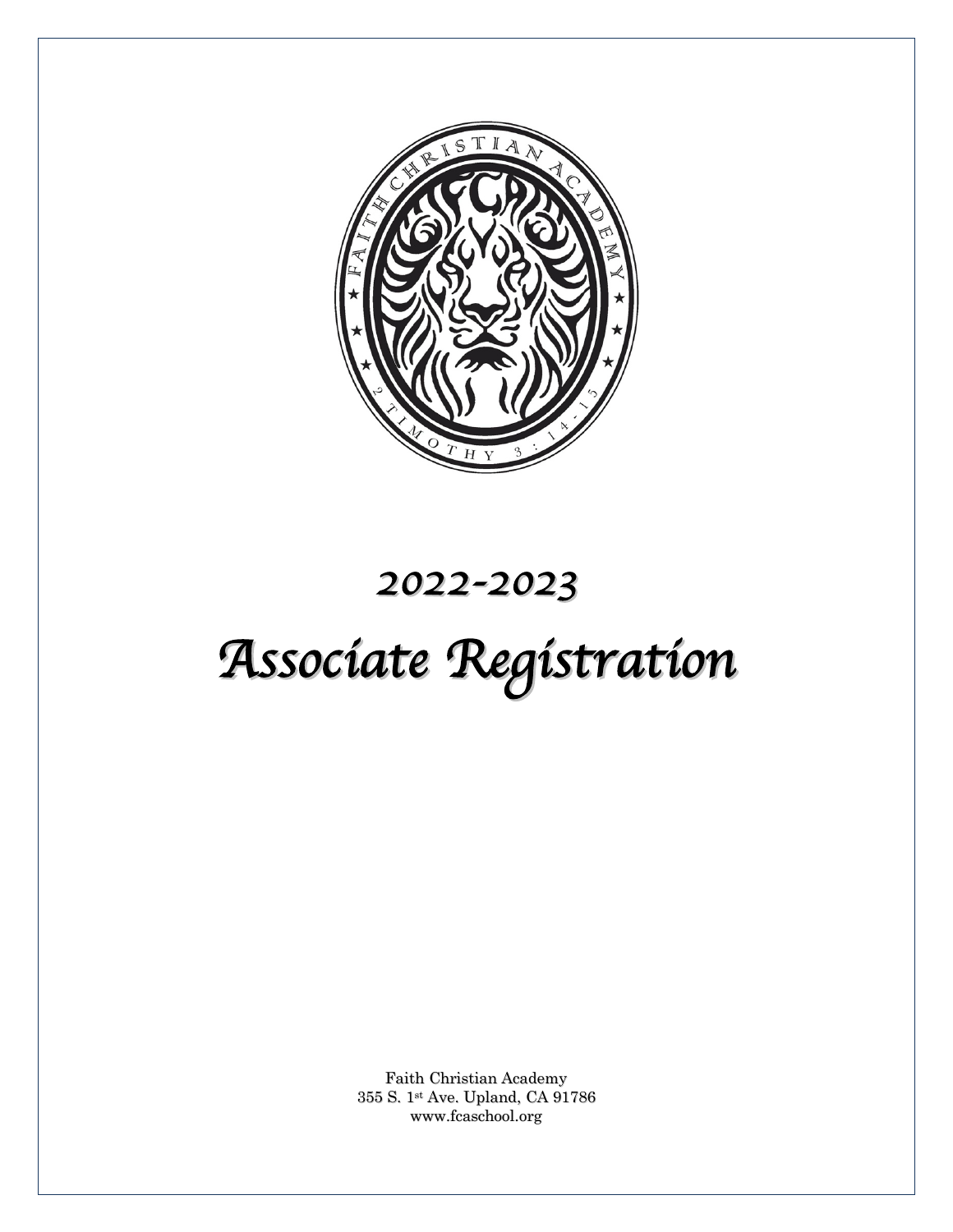## **FCA Purpose and Philosophy**

"But as for you, continue in what you have learned and have firmly believed, knowing from whom you learned it and how from childhood you have been acquainted with the sacred writings, which are able to make you wise for salvation through faith in Christ Jesus". 2 Tim 3:14-15

EDUCATION: "comprehends all that series of instruction and discipline which is intended to enlighten the understanding, correct the temper, form the manners and habits of youth, and fit them for usefulness in their future situations."  $\sim$  Noah Webster

Webster's definition is a validation of our chief aim as Christian parents – instilling in our children a Biblical world view.

The foundation on which Faith Christian Academy has been established is the desire to see God glorified by partnering with obedient, faithful families in their call to home education. The Lord charges parents with the ultimate responsibility of instructing their children in all areas of growth and development (Deut. 6:6-9, Proverbs 22:6, Eph. 6:4).

Our main purpose is to provide a structured support system to aid parents in obtaining the highest quality education for their children from the inside out. We understand that first the heart of a man is regenerated, then his mind must be renewed, and finally, he will "walk in a manner worthy of his calling"(Col 1:10). Godly character and integrity are first and foremost at the heart of discipling our children. FCA leadership, in submission to the Lord Jesus Christ, consider it our honor and privilege to provide Biblical encouragement and inspiration to parent-teachers in their journey of "training up their children in the way they should go" (Prov 22:6).

Academic excellence is another vital expression of our worship of God. In understanding this, we also provide organized records accountability as well as curriculum counseling and academic preparation and support.

FCA administration is committed to maintaining their well-informed understanding of new laws, current standards, and changes in the homeschool and academic world. We partner with organizations such as HSLDA and CHEA to keep updated on the ever-changing homeschool front.

Unity is a core objective at Faith Christian Academy. We believe that through prayer and fellowship, we are able to love and serve one-another as Christ intends for his church (Eph. 2:11-22 and 4:1-16). Therefore, we highly encourage involvement in all school events and activities.

We strive to provide accountability in such a way that will avoid interference with the instruction parents wish to give their children and yet fulfill all legal requirements of a private school.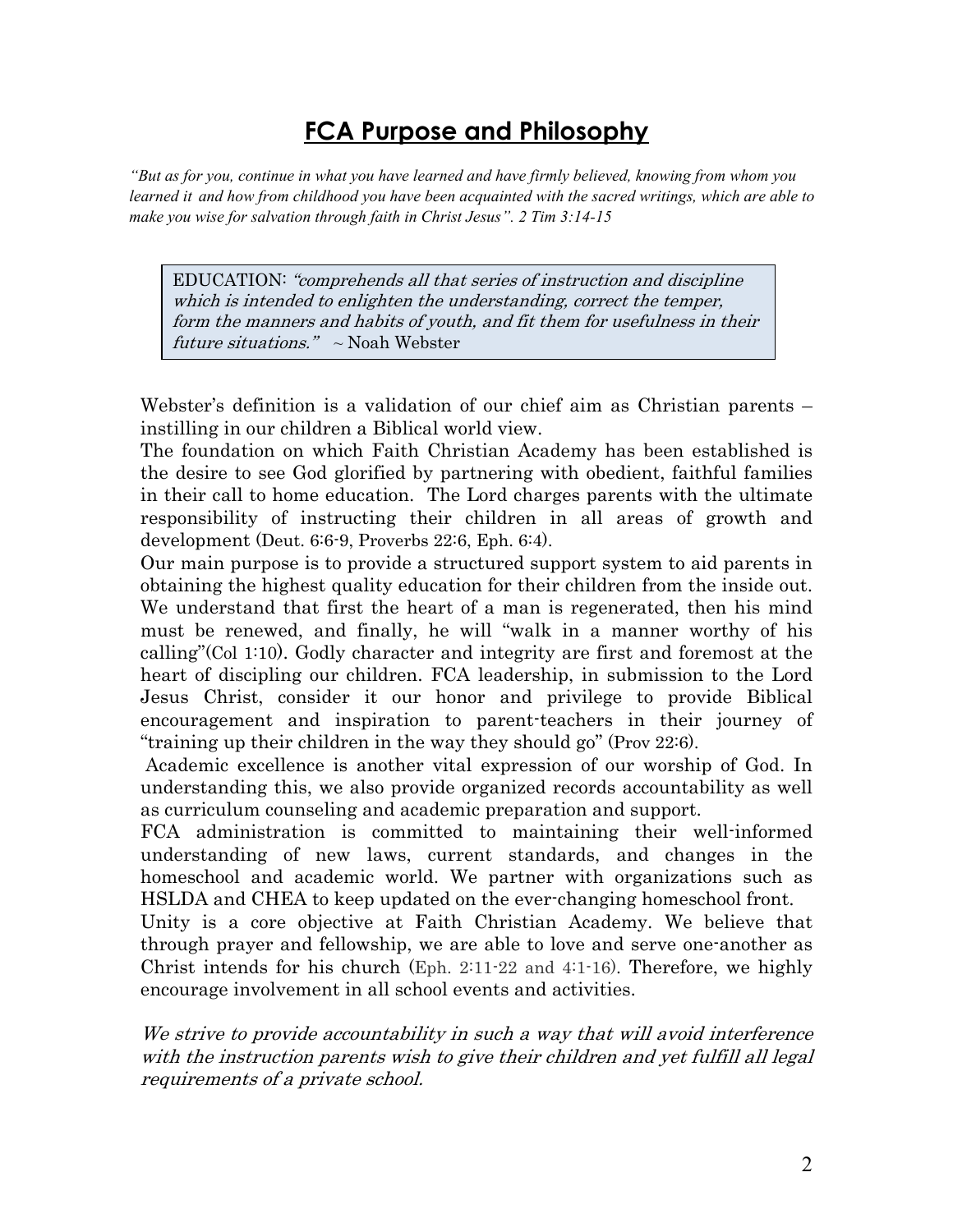# *Faith Christian Academy*

**ASSOCIATE REGISTRATION APPLICATION – Record Keeping Not Included**

Family Registration Fee- \$35.00 (non-refundable)

Tuition: \$125.00 per family annually

| Last | Husband<br>Wife                                                                                      |
|------|------------------------------------------------------------------------------------------------------|
|      |                                                                                                      |
|      | Home Number: (Call Number/s (Call Number/s (Call Number/s (Call Number/s (Call Number/s (Call Number |
|      | *Most school communication is via email - it is essential to view your email frequently              |

#### **CHILD INFORMATION (Please list all children living at home)**

| Name | Sex | Date of<br><b>Birth</b> | Age | Grade | Enrolling in<br><b>FCA</b><br>If not, list school |
|------|-----|-------------------------|-----|-------|---------------------------------------------------|
|      |     |                         |     |       |                                                   |
|      |     |                         |     |       |                                                   |
|      |     |                         |     |       |                                                   |
|      |     |                         |     |       |                                                   |
|      |     |                         |     |       |                                                   |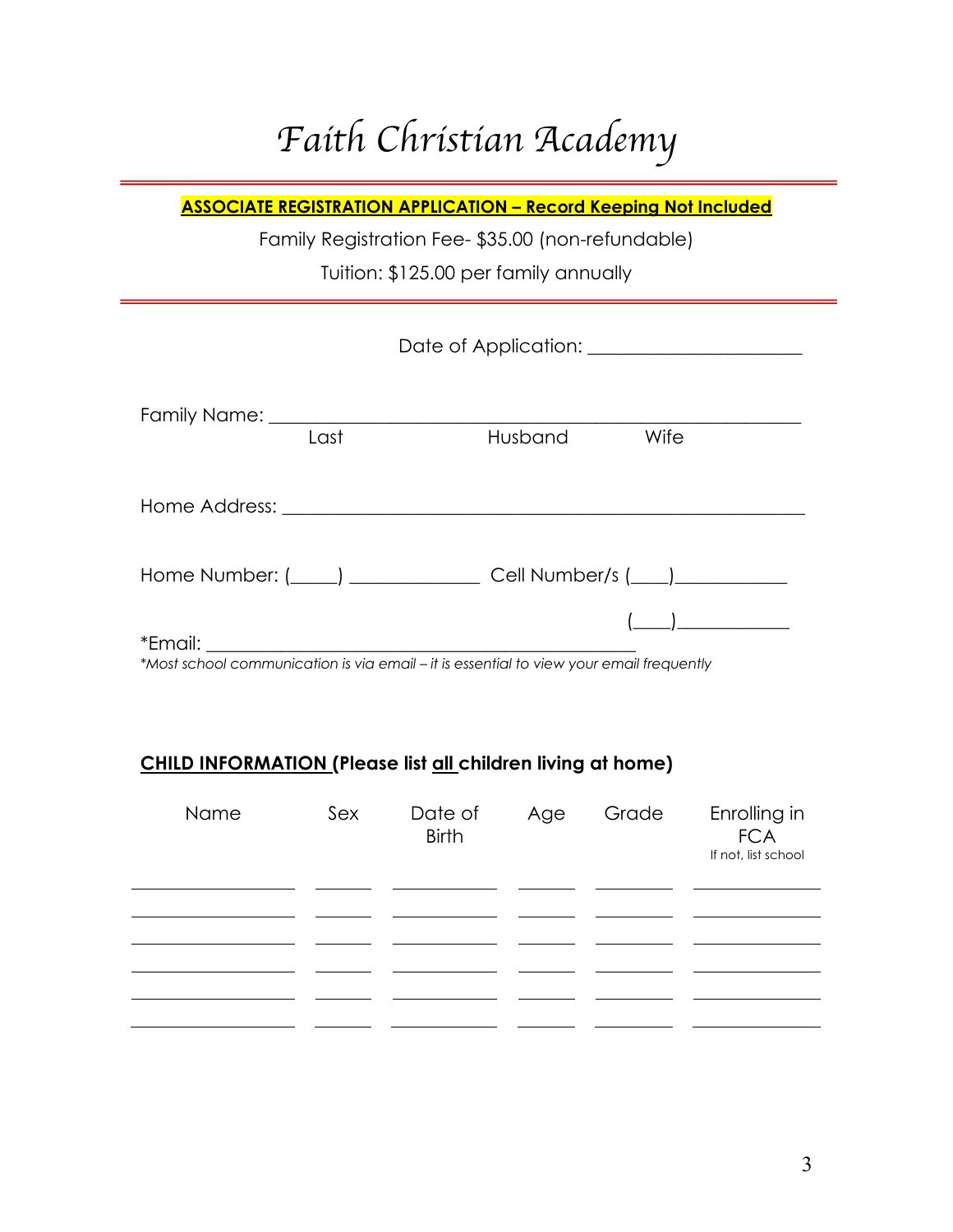#### **MEDICAL INFORMATION**

In the rare instance of a medical emergency at a school-sponsored activity in which the parents cannot be reached, we will need the following information including the signed release below, which covers all children enrolled at FCA.

#### *FIRST AID*

May we administer regular first aid, including ambulance, if deemed appropriate?

\_\_\_\_\_\_\_\_Yes \_\_\_\_\_\_\_\_No

Do you authorize the hospital or doctor to administer necessary medical treatment?

\_\_\_\_\_\_\_\_ Yes \_\_\_\_\_\_\_\_ No

Does any child have a serious health problem? \_\_\_\_Yes \_\_\_\_No (If yes, please identify)

Child's Name: \_\_\_\_\_\_\_\_\_\_\_\_\_\_\_\_\_\_ Problem: \_\_\_\_\_\_\_\_\_\_\_\_\_\_\_\_\_\_\_

Child's Name: \_\_\_\_\_\_\_\_\_\_\_\_\_\_\_\_\_\_ Problem: \_\_\_\_\_\_\_\_\_\_\_\_\_\_\_\_\_\_\_

#### **EMERGENCY CONTACTS** (besides parents)

Name/Address/Telephone/Relation:

The school does not pay medical fees for medical expenses of students who are injured at school or on school-sponsored activities.

 $\_$  , and the set of the set of the set of the set of the set of the set of the set of the set of the set of the set of the set of the set of the set of the set of the set of the set of the set of the set of the set of th

Authorized Signature:

Parent or Legal Guardian

For office use:

□ This page to be filed in the office cumulative file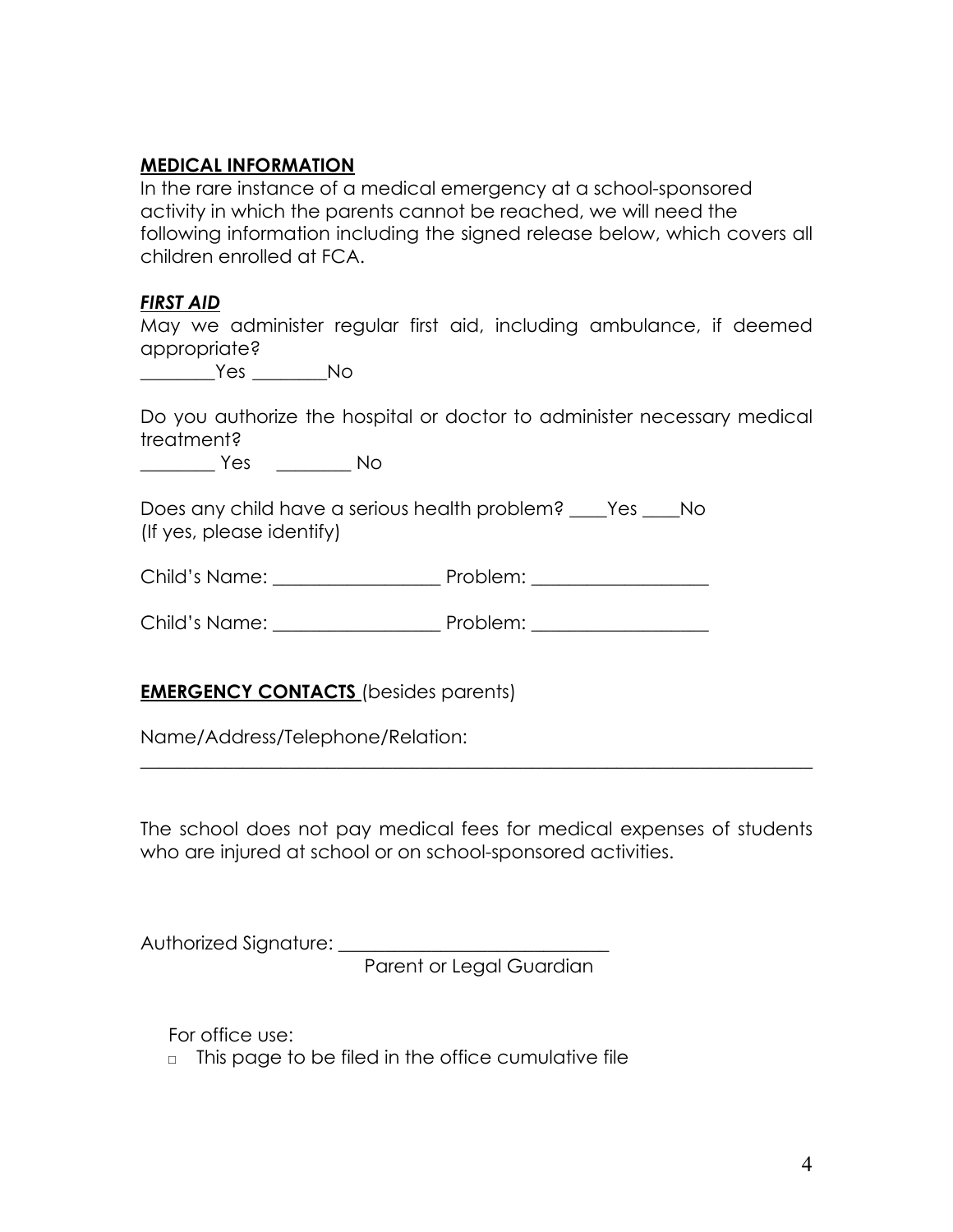#### **MINISTRY INFORMATION**

Faith Christian Academy is designed for children whose parents are committed, active, born-again believers in the Lord Jesus Christ. In order to provide proper accountability for all of our families, it is essential that you are currently in fellowship at either Foothill Bible Church of Upland, or Summit Bible Church of Fontana.

What is your home church?:

Are you currently serving in ministry? If so, where?

Pastor's Name:\_\_\_\_\_\_\_\_\_\_\_\_\_\_\_\_\_\_\_\_\_\_\_\_\_\_\_\_\_\_\_\_\_\_\_\_\_\_\_\_\_\_\_\_\_\_\_\_\_\_\_\_\_\_\_\_\_

**\*\* FCA Administration reserves the right to refuse acceptance to the school based on application information.**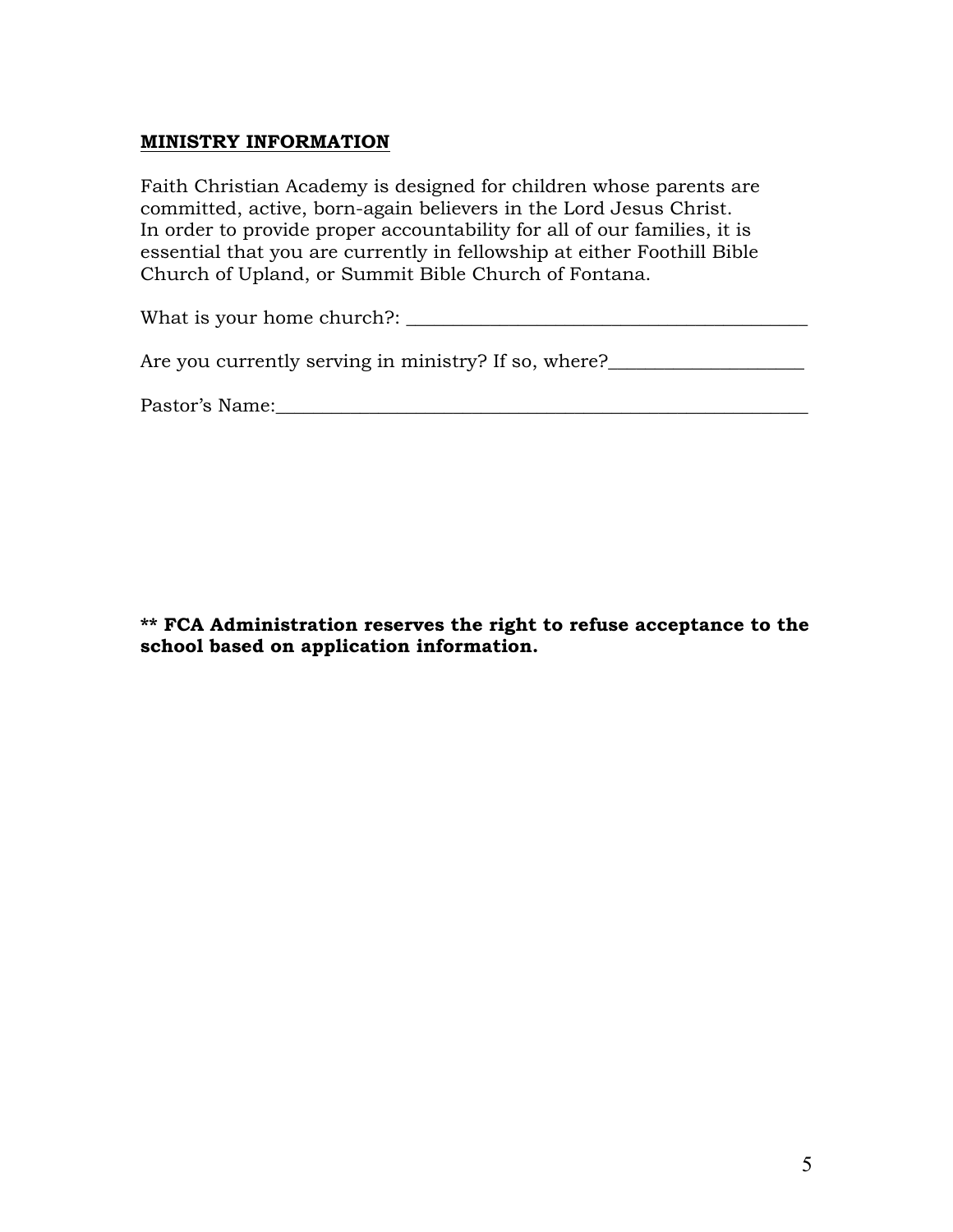### **Student Code of Conduct**

*Teachers and students of FCA are a representation to those around us of our school, the home educating community, and most important, Jesus Christ.* 

In recognition of that, we believe that each parent/student should behave in a *manner consistent with the guidelines given to us in the Bible.*

*These school guidelines are presented to each family so that we can be likeminded (Phil 2:2). Parents are asked to go over each guideline with their student in regard to behavior and attitudes so that they know what is expected of them.*

- 1. Have respect for authority figures including field trip leaders, tour guides, and adults teaching at co-op days, etc. (1 Peter 2:13-17; Rom. 13:1)
- 2. Have an attitude of compassion for the differences, needs or disabilities of others. (Matt. 7:12; James 2:1-9; Gal. 5:22-23)
- 3. Act, speak and dress in a manner worthy of the God who calls you unkind remarks, profanity, indecent, inappropriate or other language unbecoming a Christian is unacceptable at school functions.

**Please be particularly mindful of inappropriate/immodest clothing.** We know everyone has their own style of dress and "house rules", however at school events, please be sure to consider the following examples:

- a) No bare backs or midriffs, but sleeveless blouses and dresses are acceptable as long as undergarments are not visible.
- b) No short shorts, short skirts, or skirt slits.
- c) No sagging pants that reveal undergarments.
- d) No t-shirts with inappropriate messages or pictures.

\_\_\_\_\_\_\_\_\_\_\_\_\_\_\_\_\_\_\_\_\_\_\_\_\_\_\_\_\_\_\_\_ \_\_\_\_\_\_\_\_\_\_\_\_\_\_\_\_

- 4. Respect the property and landscape of those we are visiting. (Rom. 12:12b)
- 5. On educationally oriented field trips, come prepared to listen attentively with an attitude of learning. Cell phones, I Pods, handheld video games, or other distracting articles or behavior should be avoided. Please quickly remove infants, toddlers, or young children who are disruptive during a tour or teaching time. (James 3:13)

Please sign to indicate your agreement with the above. We take this code seriously, so if you have questions please be sure to speak personally with FCA staff. If your student(s) is old enough to understand and can agree to these items, please have the student(s) sign also.

Parent or Legal Guardian **Date** 

\_\_\_\_\_\_\_\_\_\_\_\_\_\_\_\_\_\_\_\_\_\_\_\_\_\_\_\_\_\_\_\_ Student's Signature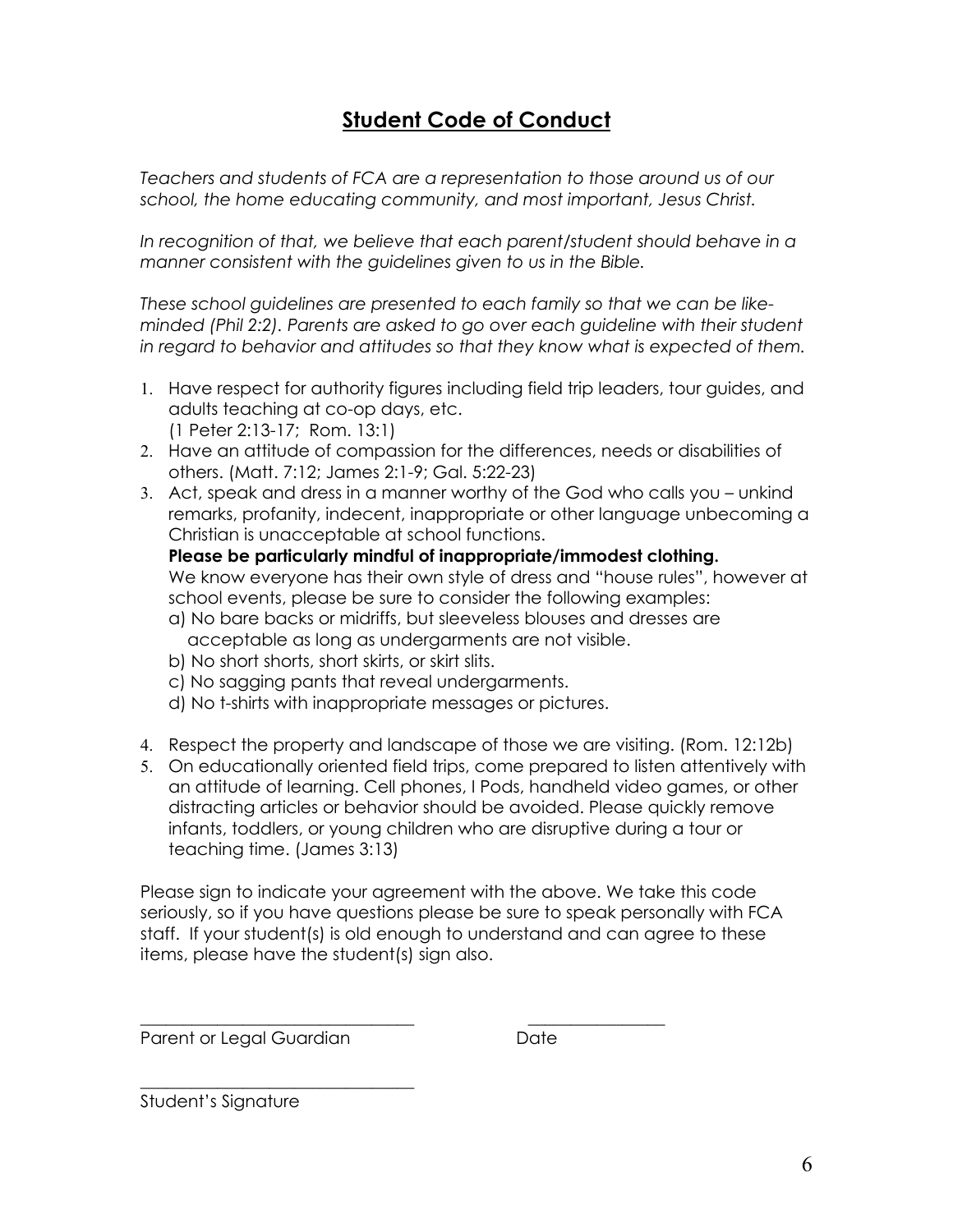#### **Statement of Faith, Character, Belief and Ordinances**

- 1. We believe that there is one living and true GOD, eternally existing in three persons: The Father, the Son, and the Holy Spirit, equal in power and glory; that this triune God created all, upholds all, and governs all things. (Genesis 1:1; Deuteronomy 6:4; Matthew 28:19; John 10:30; Hebrews 9:14)
- 2. We believe that the scriptures of the Old and New Testaments are the Word of God, fully inspired without error in the original manuscripts, and the infallible rule of faith and practice. The Word of God is the foundation upon which the church operates and is the basis for which the church is governed. We believe that the Word of God supercedes any earthly law that is contrary to the Holy Scriptures. (Isaiah 28:13; Nehemiah 8:8; John 17:17; 2 Timothy 3:16-17; Hebrews 4:12; 1 Peter 1:23-25; 2 Peter 1:21)
- 3. We believe in the person of God the Father, an Infinite, personal Spirit, perfect in holiness, wisdom, power and love; that He concerns Himself mercifully in the affairs of men; that He hears and answers prayer; and that He saves from sin and death all those who come to Him through Jesus Christ. (Deuteronomy 33:27; Psalms 90:2; Psalms 102:27; John 4:24; 1 Timothy 1:17; Titus 1:3)
- 4. We believe in the person of Jesus Christ, God's only begotten Son, conceived by the Holy Spirit. We believe in His virgin birth, sinless life, miracles and teachings, his substitutionary atoning death, bodily resurrection, ascension into heaven, perpetual intercession for His people and personal, visible return to earth. (Isaiah 7:14; Micah 5:2; Matthew 1:23; Mark 16:19; Luke 1:34-35; John 1:1-2; John 8:58; John 11:25; 1 Corinthians 15:3-4; Hebrews 1:8; 1 John 1:2; Revelation 1:8)
- 5. We believe in the person of the Holy Spirit, Who came forth from the Father and Son to convict the world of sin, righteousness, and judgment, and to regenerate, sanctify and empower for ministry all who believe in Christ; (Acts 1:8; 2 Corinthians 3:18; John 16:8-11; Romans 15:13,16; Hebrews 9:14)
- 6. We believe the Holy Spirit indwells every believer in Jesus Christ and that He is an abiding helper, teacher, and guide. (John 14:16-17, 16:8-11)
- 7. We believe that all people are sinners by nature and, therefore, every sinner is consequently subject to the wrath of God, the curse of the Law, and death, with all the resultant miseries, spiritual, temporal, and eternal. (Ps 51:5; Rom 1:18-32, 10:23; Titus 3:5)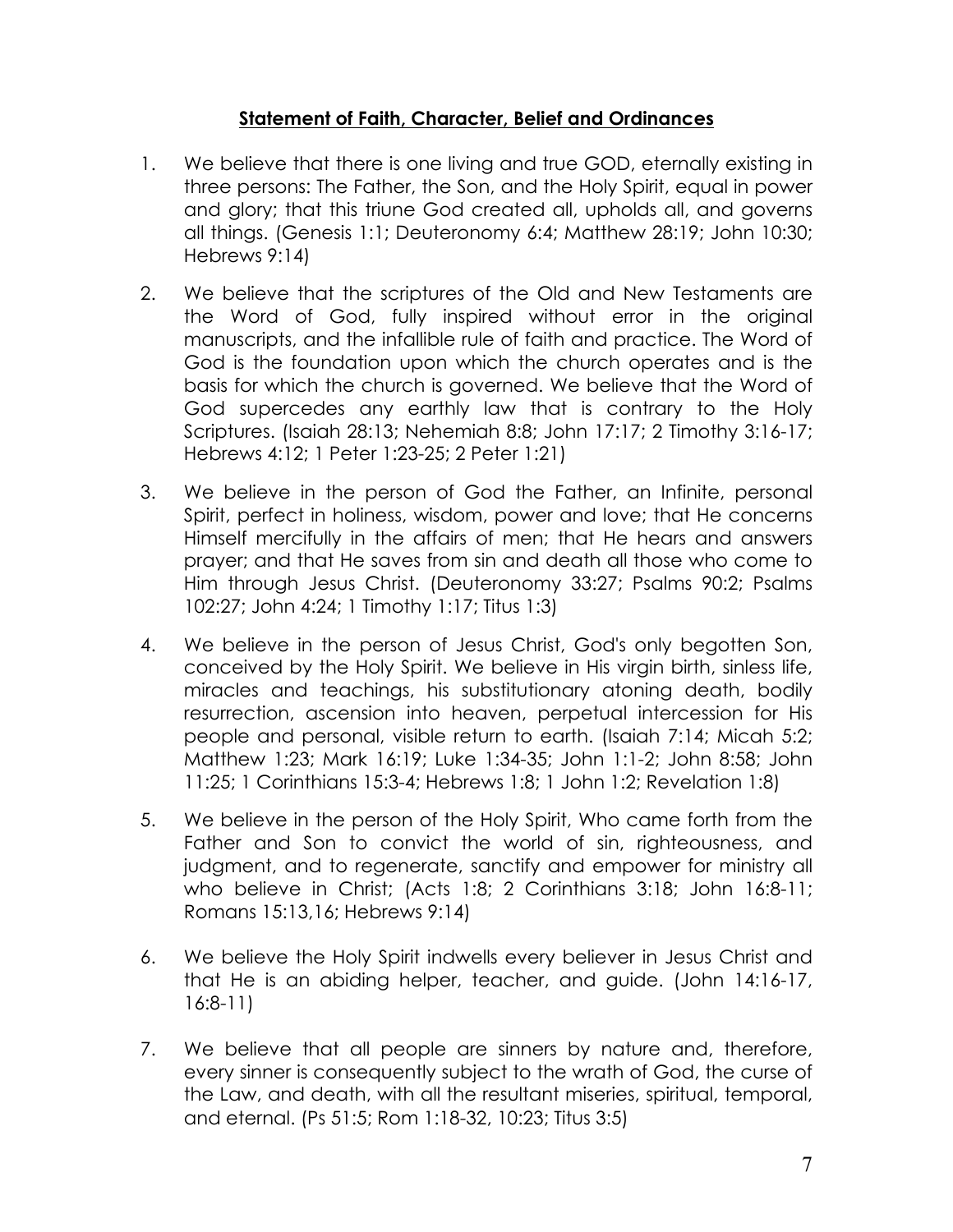- 8. We believe in the universal church, the living spiritual body, of which Christ is the head and all who are born again are members. (1 Corinthians 12:12-13; Ephesians 4:15-16)
- 9. We believe in the Second Coming of Jesus Christ which is His personal, visible return to earth and the establishment of His millennial kingdom, in the resurrection of the body, the final judgment and eternal blessing of the righteous and endless suffering of the wicked. (Matthew 16:27; Acts 1:11; Revelation 19:11-16, 20: 11-15)
- 10. We believe in what is termed "the apostles' creed" as embodying the fundamental facts of the Christian faith.
- 11. We believe in a literal Heaven and a literal Hell and that all those who place their faith, hope and trust in Jesus Christ will spend eternity in Heaven with the Lord, while those who reject Jesus' free gift of salvation will spend eternity separated from the Lord in Hell. (Matthew 5:3, 25:31-34; Hebrews 12:23; 1 Peter 1:4; Psalm 9:17; Matthew 5:22, 18:9; Luke 12:5)
- 12. We believe in the Rapture of the Church where all believers will meet the Lord in the air and be taken out of this world. (Matthew 24:29-31; Luke 21:36; Romans 1:18, 5:9; 1 Thessalonians 5:9; 2 Peter 2:7-9; Revelation 5:7-10, 7:13-14)

13. We believe that marriage is exclusively the legal union of one genetic male and one genetic female sanctioned by the state and evidenced by a marriage ceremony. We also believe that legitimate biblical sexual relations are exercised solely within marriage. Hence, sexual activities such as, but not limited to, adultery, fornication, premarital sex, incest, polygamy, homosexuality, transgenderism, bisexuality, cross dressing, pedophilia and bestiality are inconsistent with the teachings of the Bible and the Church. Further, lascivious behavior, the creation, viewing and/or distribution of pornography and efforts to alter one's physical gender or gender related appearance are incompatible with a true biblical witness. (Genesis 2:24; I Corinthians 5:11; 6:9; 6:18-20; 7:1-3; 7:8-9; Romans 1:18-32) We believe in the creation and God as the Creator. We believe that God created man and that He created them male and female. As such He created them different so as to complement and complete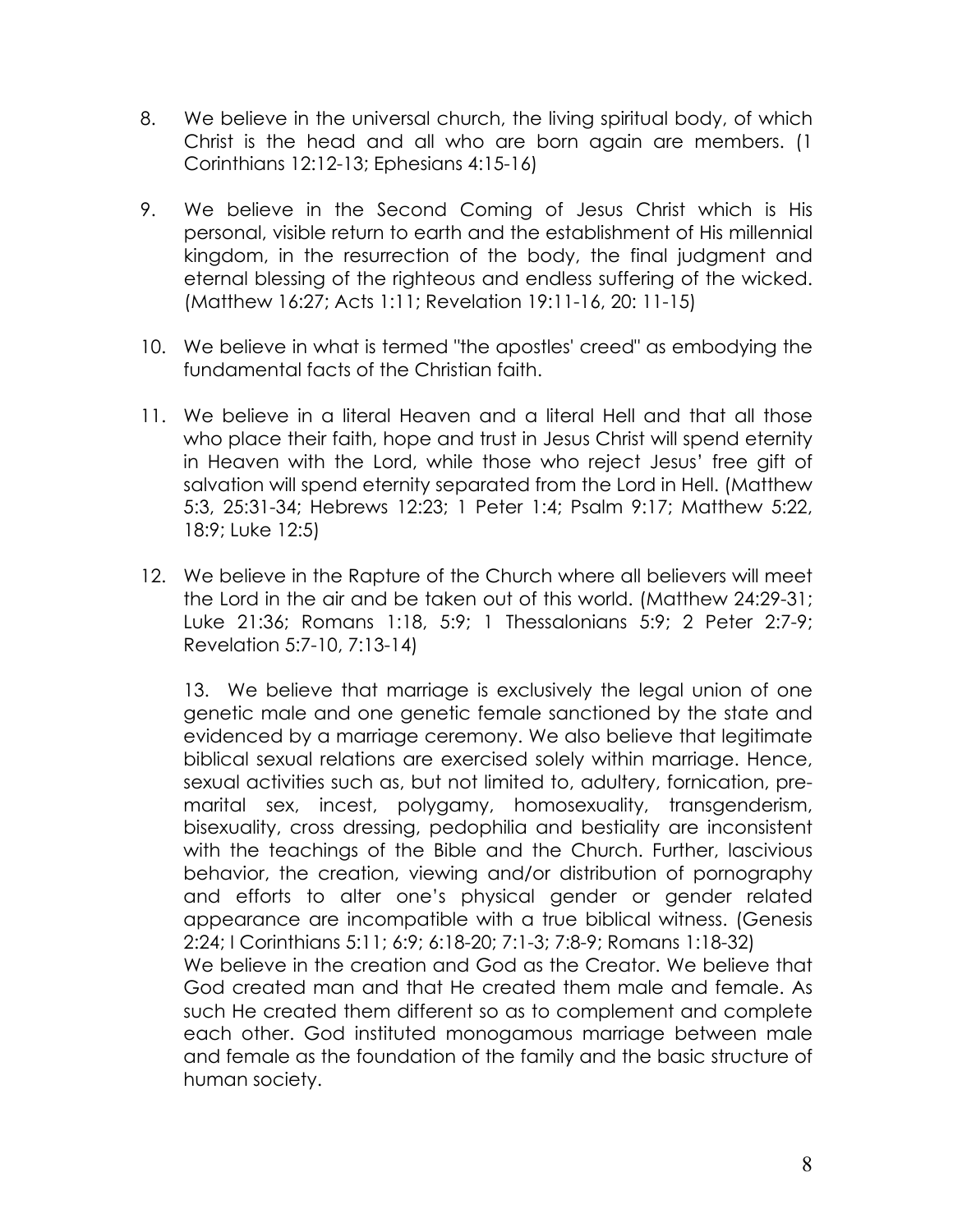For this reason homosexuality, and all other "sexual preferences" or "orientations" are unnatural, sinful, and unacceptable to God (I Corinthians 6:9-11; I Timothy 1:9-11). Accordingly, this school will not condone or recognize same-sex marriages, civil unions, or domestic partnerships even if the state passes laws that provide for recognition of such unions.

*\*All Faith Christian Academy Members, including administrative staff* whose confession of faith or behavior is in conflict with this Statement *of Faith will be subject to removal and termination from the school by the school administration. Further, the administrators of Faith Christian Academy may prohibit the fellowship and attendance of any person from school sponsored activities.*

Please sign to indicate your agreement with the above. If your student(s) is old enough to understand and can agree to these items, please have the student(s) sign also.

\_\_\_\_\_\_\_\_\_\_\_\_\_\_\_\_\_\_\_\_\_\_\_\_\_\_\_\_\_\_\_\_ \_\_\_\_\_\_\_\_\_\_\_\_\_\_\_\_

Parent or Legal Guardian **Date** 

\_\_\_\_\_\_\_\_\_\_\_\_\_\_\_\_\_\_\_\_\_\_\_\_\_\_\_\_\_\_\_\_

Student's Signature